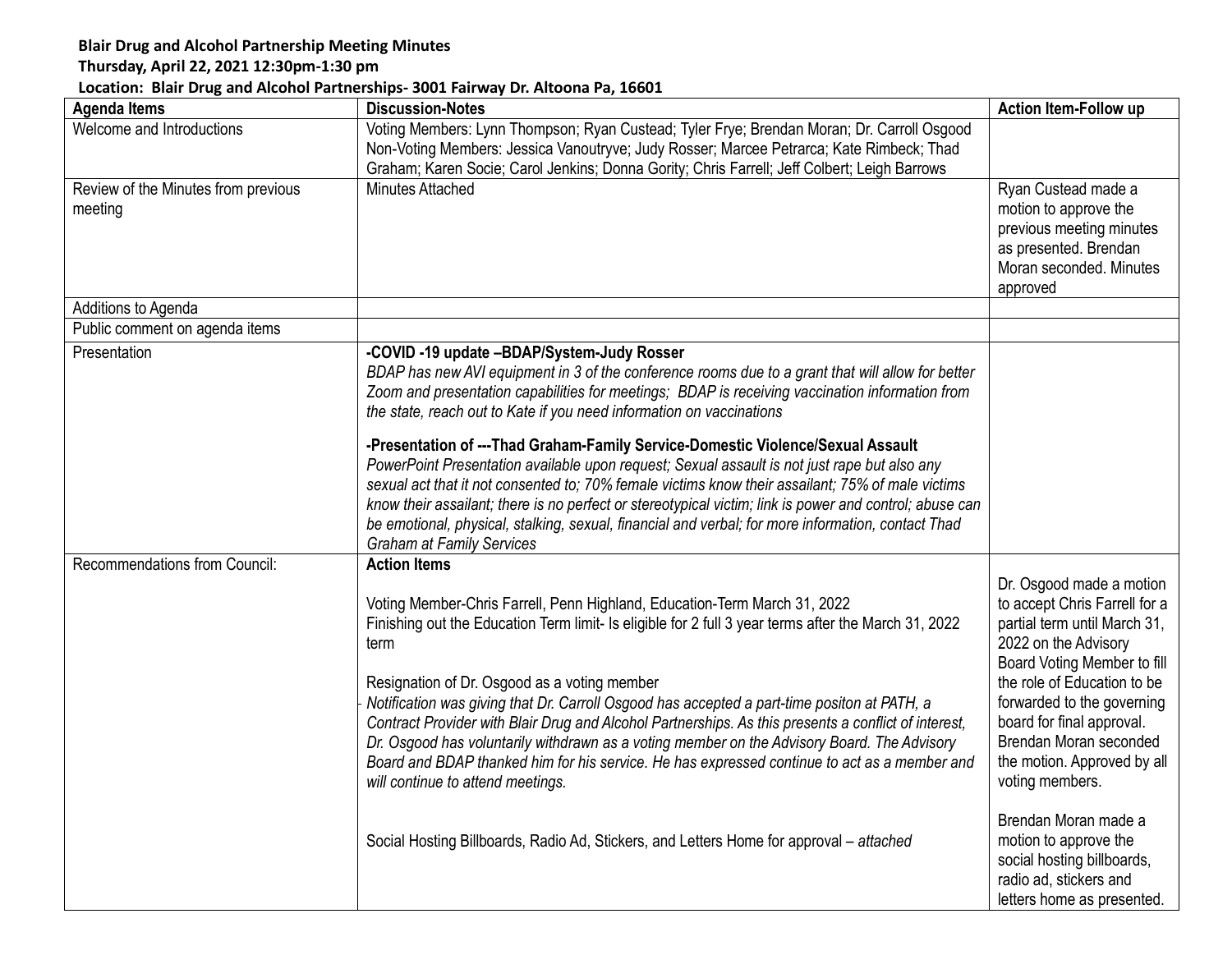| Commercial Format to work with TV station and Radio, also for Social Media-Media links attached                                                                                            | Tyler Frye seconded the<br>motion. Approved by all<br>voting members.<br><b>Commercial Format has</b><br>been tabled until May 27,<br>2021 meeting; Finalized<br>commercial will be added<br>on May's agenda for board<br>approval.                                                                                                                                                                                                      |
|--------------------------------------------------------------------------------------------------------------------------------------------------------------------------------------------|------------------------------------------------------------------------------------------------------------------------------------------------------------------------------------------------------------------------------------------------------------------------------------------------------------------------------------------------------------------------------------------------------------------------------------------|
| Update on Partnership Sub Committees-Handout enclosed                                                                                                                                      |                                                                                                                                                                                                                                                                                                                                                                                                                                          |
| - Rise For Recovery - Recovery Walk has been rescheduled to 2022 and planning has begun;                                                                                                   |                                                                                                                                                                                                                                                                                                                                                                                                                                          |
| - Youth League - Movie Nights and Curve game are being planned; selling Marianna's subs for<br>fundraiser                                                                                  |                                                                                                                                                                                                                                                                                                                                                                                                                                          |
|                                                                                                                                                                                            |                                                                                                                                                                                                                                                                                                                                                                                                                                          |
| Center of Excellence Grant Begin May 1, 2021 to admit people into COE                                                                                                                      |                                                                                                                                                                                                                                                                                                                                                                                                                                          |
| <b>OUD Housing Grant</b> Developing relationships with local landlords; already filling needs for clients                                                                                  |                                                                                                                                                                                                                                                                                                                                                                                                                                          |
|                                                                                                                                                                                            |                                                                                                                                                                                                                                                                                                                                                                                                                                          |
| County law enforcement to attend the 2021 NADDI PA Regional Training Conference in July;<br>working with Operation Our Town, Value Drug and PittPERU in a project to train community-based |                                                                                                                                                                                                                                                                                                                                                                                                                                          |
| <b>SBIRT Grant</b> Sustaining CRS in Pregnancy center; have mobile CRS to meet with high risk                                                                                              |                                                                                                                                                                                                                                                                                                                                                                                                                                          |
|                                                                                                                                                                                            |                                                                                                                                                                                                                                                                                                                                                                                                                                          |
| collecting information from Blair County residents about views of substance use and overdoses                                                                                              |                                                                                                                                                                                                                                                                                                                                                                                                                                          |
|                                                                                                                                                                                            | request for help from agencies/organizations to assist with Recovery Walk<br><b>Grants and Program updates:</b><br>with housing needs<br>Medicated Assisted Treatment-SAMHSA Grant-1-year extension to 9/30/2021 Sponsoring Blair<br>pharmacies in brief intervention and disposal of drugs<br>patients and will be at pregnancy center 1x week<br>Community Awareness Survey - Overdose Prevention Task Force brief survey to assist in |